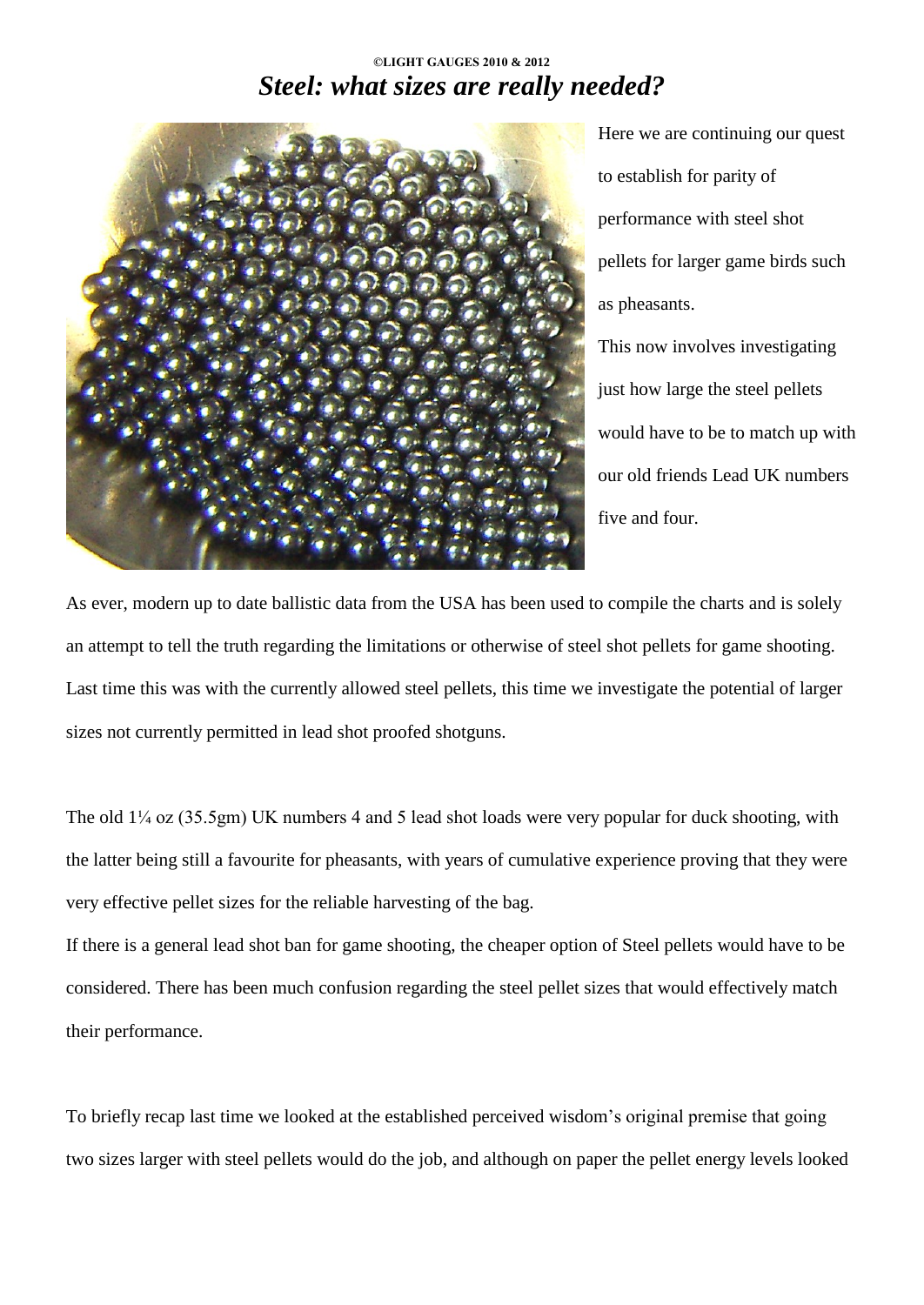convincing, it was in the serious business of adequate penetration — the ability to reach and disable the vital organs, that unfortunately things went wrong.

We found that the steel pellets of the same weight, by necessity, were considerably larger than those of lead. The lower density of the soft iron pellets is the reason for the need to increase the pellet diameter.

What this does is give us an identical number of pellets in each type of load, which initially sounds like a good idea. However, the resistance of the air to the flight of the pellets will slow down the steel ones much more quickly. One way to partially improve on things here is to launch the steel pellets at a higher velocity, this works in a way, but only up to a point. It is not enough to give the ranging power or retained velocity of the same weight lead pellet.

I t must be appreciated that some of the lead pellets within the load do deform, and as such will not retain as much downrange energy or penetration, becoming fliers on the fringes of the pattern, but the pellets remaining in good condition, which tend to be more towards the pattern centre will represent the performances listed here.

Harder lead pellets with a greater percentage of added antimony hardening agents, will resist this deformation to a much greater degree, these are known as Magnum lead pellets in the USA. However by the same token their overall density will be slightly lower than their softer lead counterparts, reducing their ranging power a little.

Steel pellets do not usually deform due to their hardness, but there will be a large percentage of total numbers missing in any comparable weight of a lead shot loading, which does tend to off set this apparent advantage.

The other issue is that in the UK we are bound by C.I.P. rules that restrict the maximum velocity and momentum of a load of steel shot. The performance of steel loads as produced in the USA, are not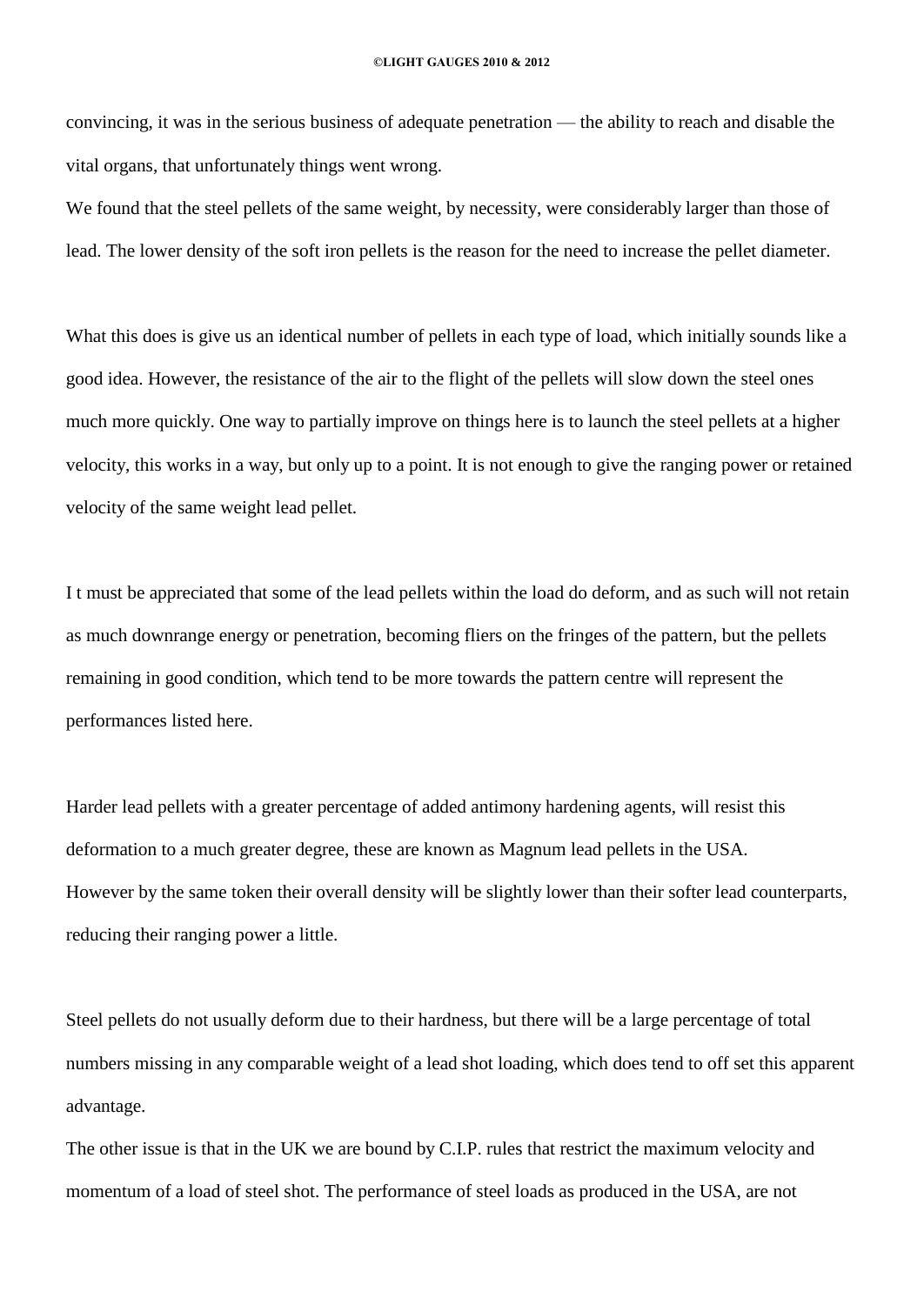covered by these rules, so in some cases are loaded to extremely high velocities of 1700 feet per second or more.

The fastest steel UK loads for lead shot proofed guns are technically allowed about 1400 feet per second equivalent at the muzzle, but in reality, after testing many types, this is at best no more than 1300 feet per

second.



On this basis any recommendations quoted in the USA for comparable lead and steel pellets for use in the field cannot be translated into equivalent advice for use with UK C.I.P. compliant loadings. With an extra 400 plus feet per second velocity the case for the steel FE2 pellet (the old UK B size equivalent) is transformed from being the downrange penetrative equivalent to a high velocity UK number 5 lead pellet, to matching up with a high velocity UK number 4 lead pellet.

The reality is that these ultra high-speed loads are simply not allowed under the C.I.P. rules for steel shot, even in steel shot proofed magnums. There is the distinct possibility that even if the rules were relaxed regarding the maximum pellet sizes for non-steel shot guns, it is almost certain that the currently allowed maximum velocities would be further restricted, as well as choke constriction limits.

What is needed is a further increase in both the weight and steel pellet size to overcome the savage air resistance forces downrange. Happily, the steel pellet size that is able to do this will also possess sufficient penetration for the intended quarry. The actual amount of striking energy will be greater than the smaller lead pellet, but the penetration will be of the same order.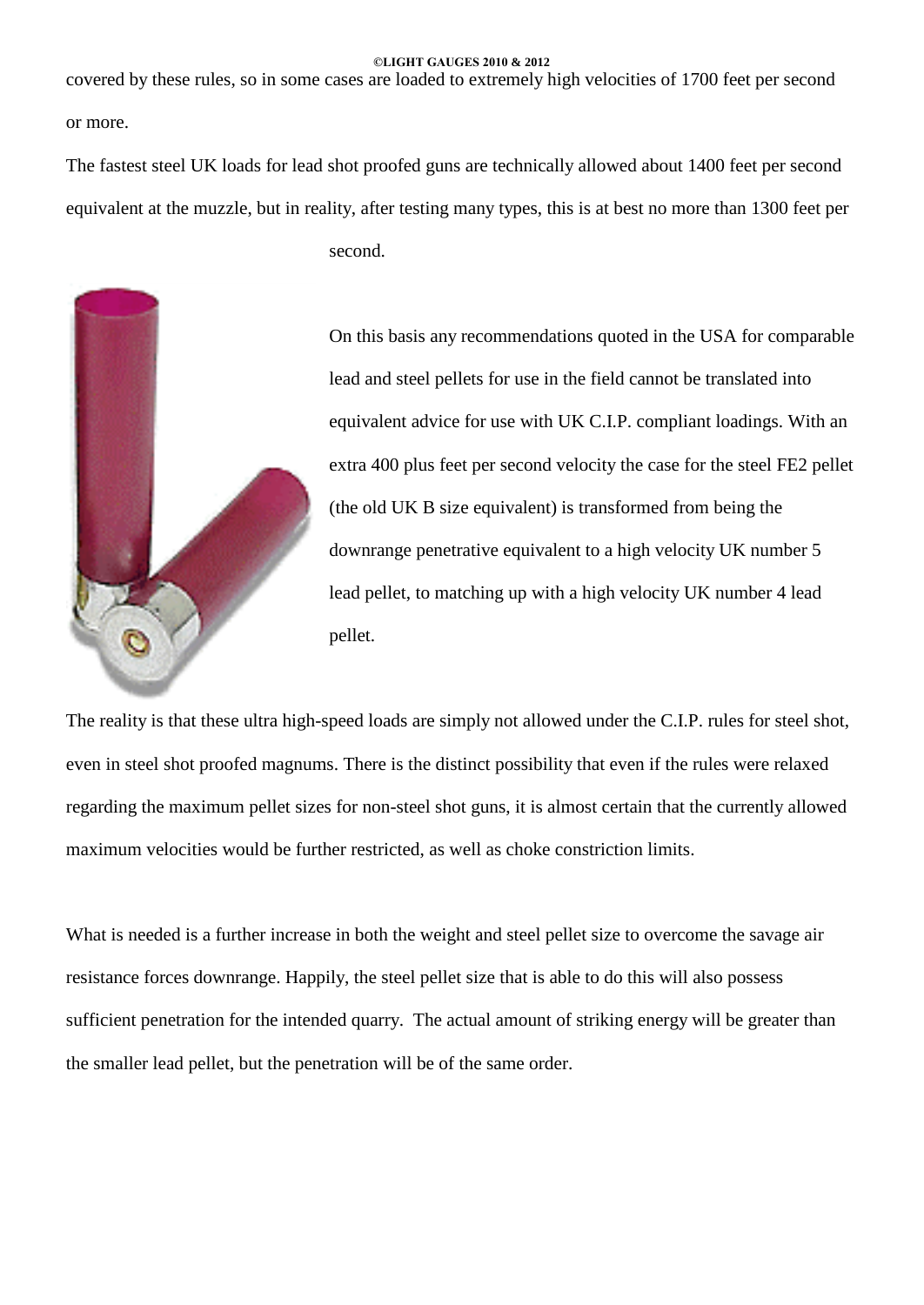We can see from the pellet penetration graph that Steel FE 2 pellets could be a replacement for a high velocity load of UK size number 5 (2.8mm) lead shot when the current typical UK velocities are used for non-steel shot proofed guns.



# **Steel pellet penetration comparison with UK lead numbers 4 & 5 shot**

**Range in yards and pellet penetration in inches**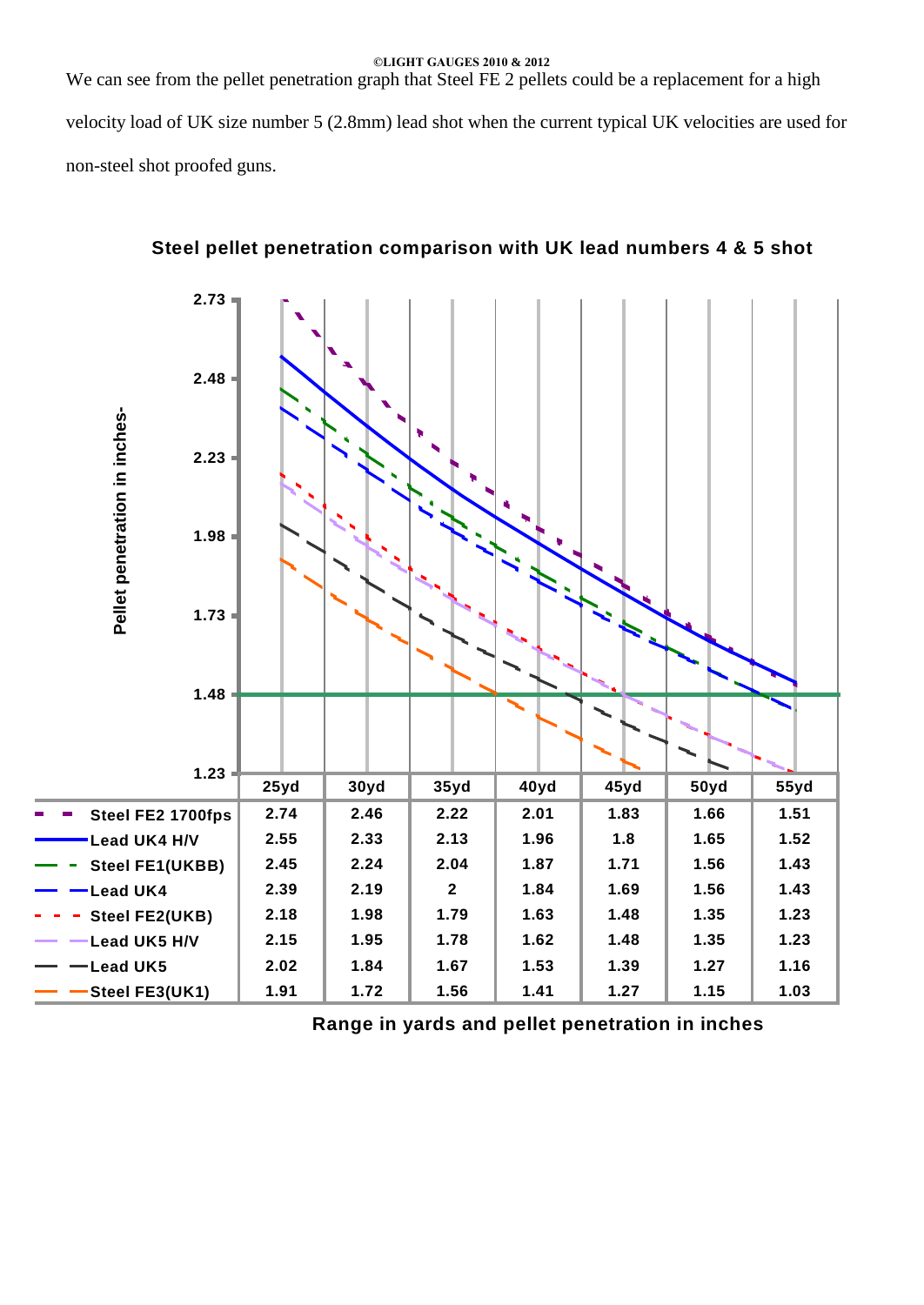The main issues though would be the lack of pellets in the load, as it is most unlikely that a full 32grams of such large pellets could be squeezed in a standard type of cartridge case as the plastic wad would have to be thicker than used at present in the steel UK 3 loadings.

## **Pellet count and ranging power issues.**

Firstly, none of the larger than FE4 (UK3) sized listed steel pellets can be used in non-steel shot proofed guns. The steel UK number 3 equivalent is the largest currently loaded in the so-called steel shot 'game' loadings.

Steel FE3 0.14inches diameter (3.56mm) with 153 pellets per ounce; this is very close to UK1.

Even though it is about four pellet sizes larger than the lead number 5's, it cannot match their downrange penetration, being 5 yards behind.

Steel FE3 penetrates 1.27inches at 45yards, but the lead number 5 manages the same 1.27inches at 50yards.

This is because the lower density of the steel pellets causes the velocity and thus penetration values to drop off more rapidly as the range is extended.

What this shows as we discovered last time and is again shown in this chart for clarity is that at 40yards, four pellet sizes were needed to practically achieve suitable levels of matching penetration. When the range is increased to 50yards, a further increase in pellet size is required to five times larger, with the current velocities.

FE2 (UK B) = 124 pellets per ounce: The penetration equivalent from 45 through to 55 yards is the High Velocity UK lead number 5(2.8mm), with 220 pellets per ounce. The standard game velocity lead number 5 pellet has about 3 yards less ranging power than either.

Pattern density problem: there are 96 more pellets per ounce in the lead 5 loading (Plus 77.5%).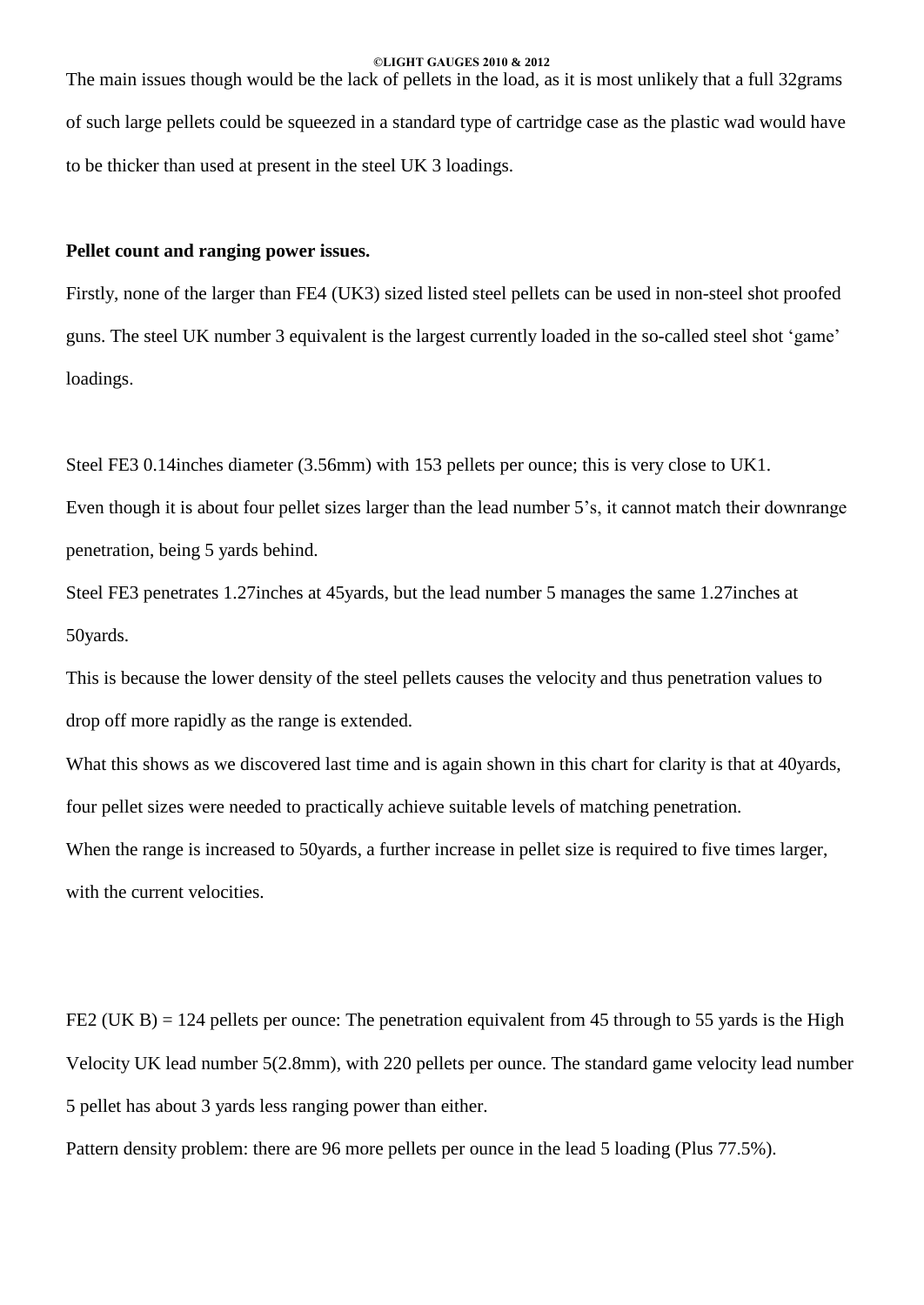Even with the undeniable wastage of a percentage of deformed lead pellets in the pattern, the steel loading is at a tremendous disadvantage with regard to its pattern density potential.

 $FE1$  (UKBB) = 102 pellets per ounce.

Here we have virtual parity of penetration with Lead number 4's, but with 170 pellets to the ounce the Lead pellets have a considerable numerical advantage, with almost 69% more of them in an equivalent loading. Due to their larger diameter these bigger steel pellets will not 'stack' as neatly in the plastic wads as will the smaller sizes, with the larger air gaps also reducing what can be squeezed into the plastic wad in safety.

#### **The pattern conundrum**

If these larger pellets were allowed in a 70mm cased cartridge for use in lead shot proofed guns, then it is extremely unlikely that 32grams of shot could possibly be contained therein.

The harsh reality might be that only around 28grams would fit, which although bringing with it a welcome reduction in recoil, it would limit the available pellet numbers in the pattern still further.

This could be problematic as the established ideals suggest that we need a minimum pattern of about 120 pellets in the 30inch circle for pheasant shooting. The steel UK BB equivalent load would have only 102 pellets in the 28.35gram 1oz loading.

It is true that some USA sources recommend a minimum pattern of about 90 pellets in the 30inch circle with steel loads for pheasants, but even in this case a very tight control is going to have to be exercised over the pattern spread to obtain this.

Even the FE2 steel loading would only just scrape home with 124 pellets in a 28.35gram 1oz load within the UK guidelines. This would mean however that a virtual 100% pattern would be required, which would be the first thing to fail, consequently limiting the effective range, rather than the penetration levels of the pellets which is what we found with the existing steel game loadings.